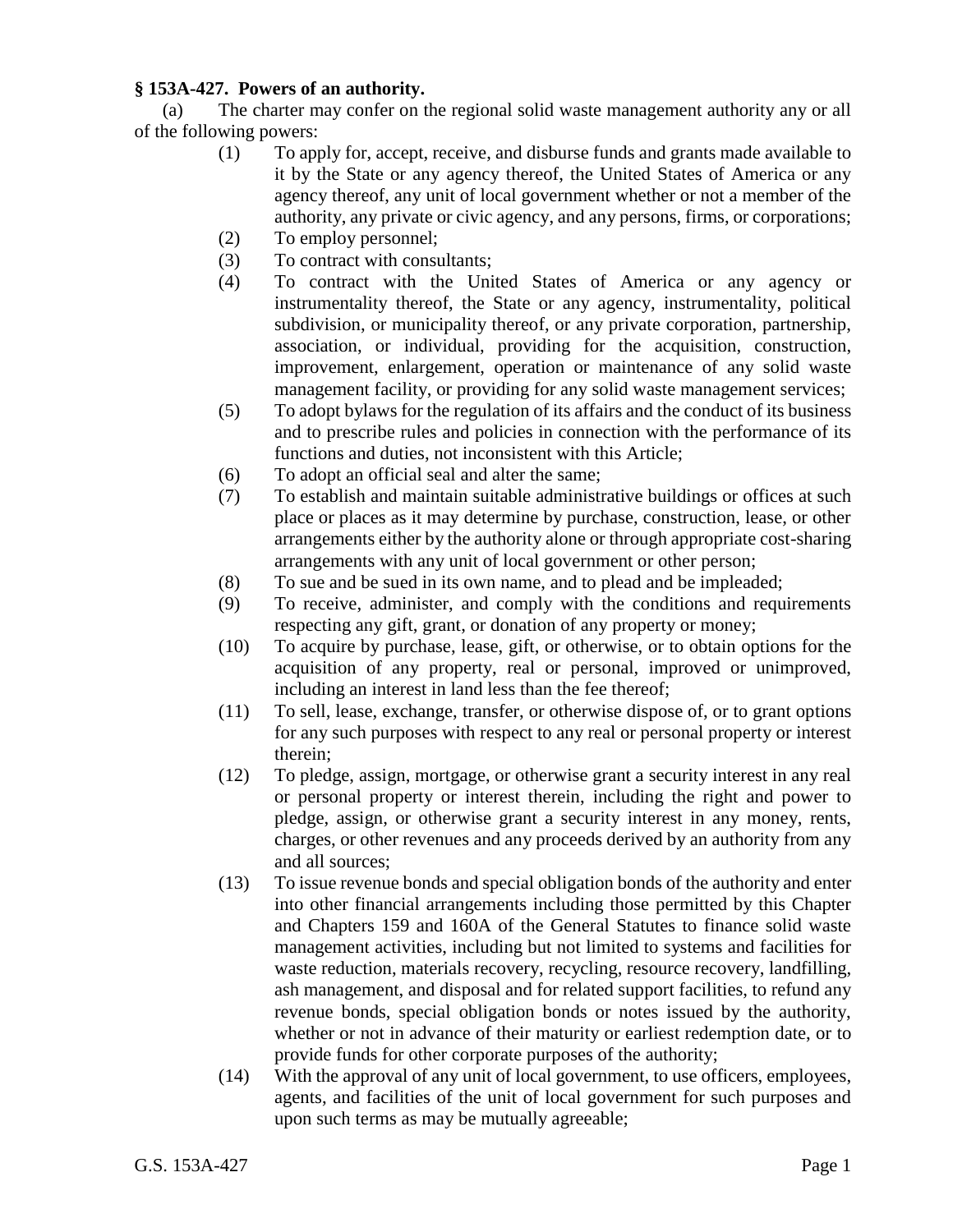- (15) To develop and make data, plans, information, surveys, and studies of solid waste management facilities within the territorial jurisdiction of the members of the authority, to prepare and make recommendations in regard thereto;
- (16) To study, plan, design, construct, operate, acquire, lease, and improve systems and facilities, including systems and facilities for waste reduction, materials recovery, recycling, resource recovery, landfilling, ash management, household hazardous waste management, transportation, disposal, and public education regarding solid waste management, in order to provide environmentally sound, cost-effective management of solid waste including storage, collection, transporting, separation, processing, recycling, and disposal of solid waste in order to protect the public health, safety, and welfare; to enhance the environment for the people of this State; recover resources and energy which have the potential for further use, and to promote and implement the purposes set forth in Part 2A of Article 9 of Chapter 130A of the General Statutes;
- (17) To locate solid waste facilities, including ancillary support facilities, as the authority may see fit;
- (18) To assume any responsibility for disposal and management of solid waste imposed by law on any member unit of local government;
- (19) To operate such facilities together with any person, firm, corporation, the State, any entity of the State, or any unit of local government as appropriate and otherwise permitted by its charter and the laws of this State;
- (20) To set and collect such fees and charges as is reasonable to offset operating costs, debt service, and capital reserve requirements of the authority;
- (21) To apply to the appropriate agencies of the State, the United States of America or any state thereof, and to any other appropriate agency for such permits, licenses, certificates, or approvals as may be necessary, and to construct, maintain, and operate projects in accordance with such permits, licenses, certificates, or approvals in the same manner as any other person or operating unit of any other person;
- (22) To employ engineers, architects, attorneys, real estate counselors, appraisers, financial advisors, and such other consultants and employees as may be required in the judgment of the authority, to fix and pay their compensation from funds available to the authority therefor, to select and retain, subject to approval of the Local Government Commission, the financial consultants, underwriters, and bond attorneys to be associated with the issuance of any revenue bonds, and to pay for services rendered by financial consultants, underwriters, or bond attorneys from funds available to the authority including the proceeds of any revenue bond issue with regard to which the services were performed;
- (23) To acquire property located within the territorial jurisdiction of any member unit of local government by eminent domain pursuant to authority granted to counties;
- (24) To require that any and all (i) solid waste generated within the authority's service area and (ii) recyclable materials generated within the authority's service area and transferred to the authority be separated and delivered to specific locations and facilities provided that if a private landfill shall be substantially affected by such requirement then the regional solid waste management authority shall be required to give the operator of the affected